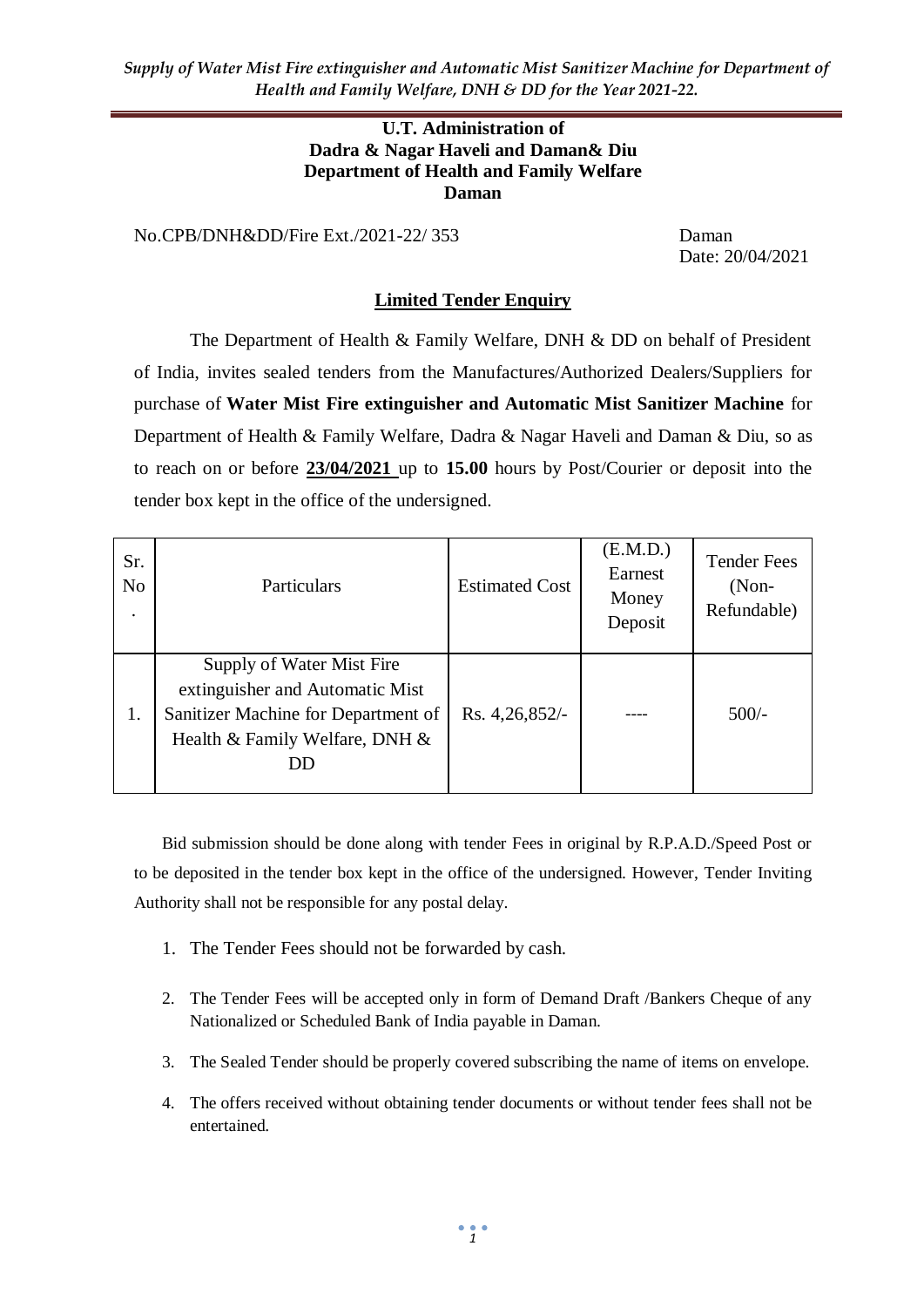The tender inviting authority reserves the right to accept or reject any or all the tender to be received without assigning any reasons thereof.

#### *Sd/-*

In-charge, Central Procurement Branch E-mail Id: [cpbdnhdd@gmail.com](mailto:cpbdnhdd@gmail.com) Room No. 7, 1<sup>st</sup> Floor, Secretariat, Dadra & Nagar Haveli, Silvassa

#### **Copy to:-**

- 1) The I.T. Department, Silvassa with a request to publish in Website.
- 2) The Accounts Section, CPB (Silvassa) for information.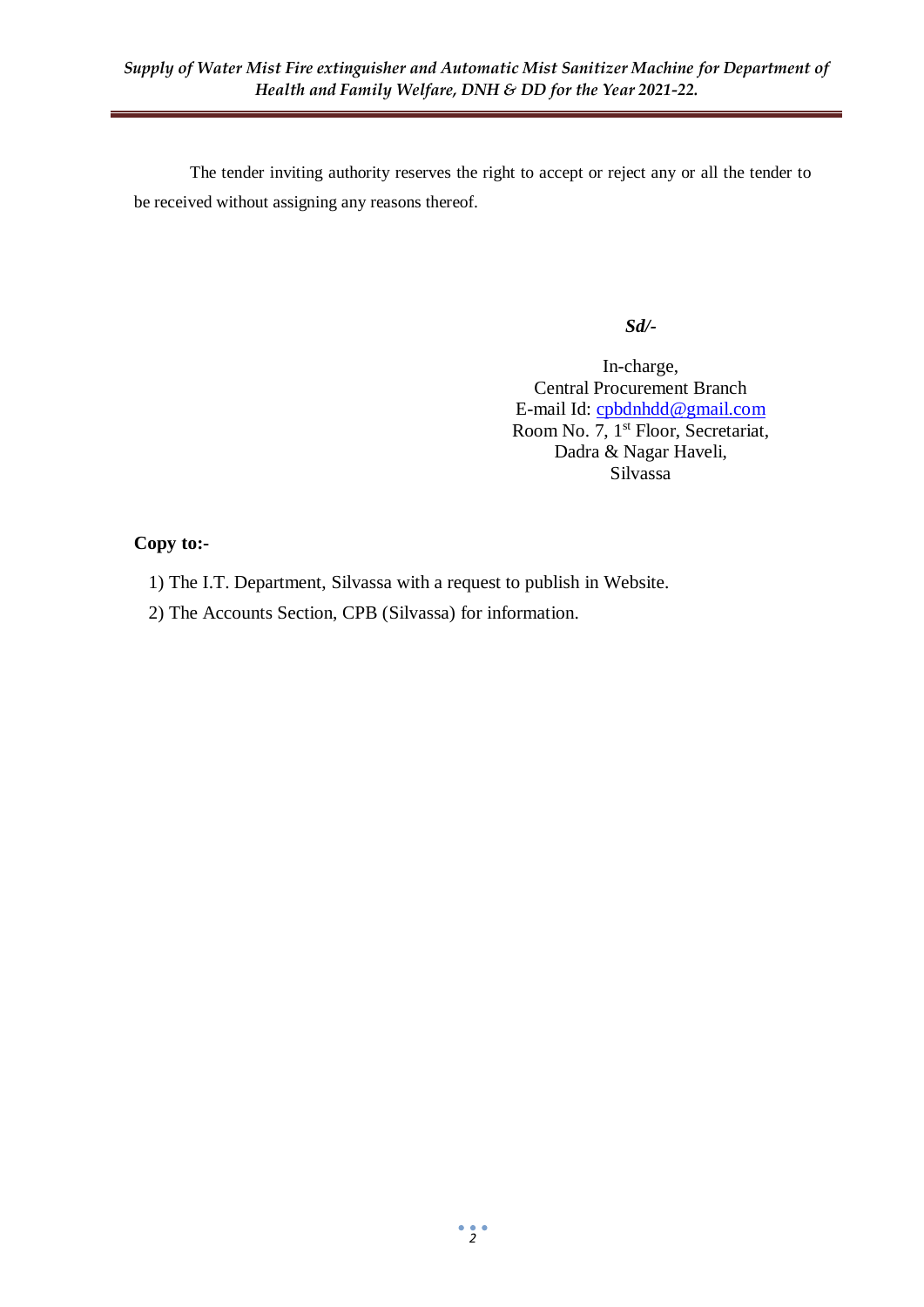#### **U.T. ADMINISTRATION OF DADRA & NAGAR HAVELI AND DAMAN& DIU DEPARTMENT OF HEALTH AND FAMILY WELFARE**

Terms and Conditions for the **"Supply of Water Mist Fire extinguisher and Automatic Mist Sanitizer Machine for Department of Health and Family Welfare, DNH& DD."**

# **Instructions to Bidders :**

- 1) All documents attached should be legible/readable.
- 2) The Bidder has to give compliance for each quoted product and any false/misleading statement in compliance found any time during the procurement process, the bid shall be outrightly rejected.
- 3) For all queries regarding tender specifications and any other clauses included in the tender document should be addressed to personnel in tendering office address provided below:

**Central Procurement Branch, 1st Floor, Room No. 106, Community Health Centre, Moti Daman - 396230. Tel : 0260 – 2230240.**

#### **Tender Fees (Non Refundable) Rs.500/- :**

- a. The Tender Fees should not be forwarded by cash.
	- b. The Tender Fees (Non refundable) will be accepted only in form of Demand Draft /Bankers Cheque in favor of **Director, Medical & Health Services, DNH & DD**  from any Nationalized or Scheduled Bank of India payable in Silvassa.
	- c. All tenders must be accompanied by Tender fees as specified in schedule otherwise tender will be rejected.

#### **Security Deposit: (SD)**

- a. The successful tendered will have to pay within 10 days from the date of demand, an amount equal to 3% of the total value of articles, which may be ordered, as the amount of security deposit.
- b. Non receipt of Security Deposit within stipulated time will result in automatic cancellation of the order for supply without any intimation.
- c. However in case if any articles are received for which the Security Deposit may not have been deposited, the full Security Deposit as may be due from the contractor will be recovered from the bill(s) for such articles.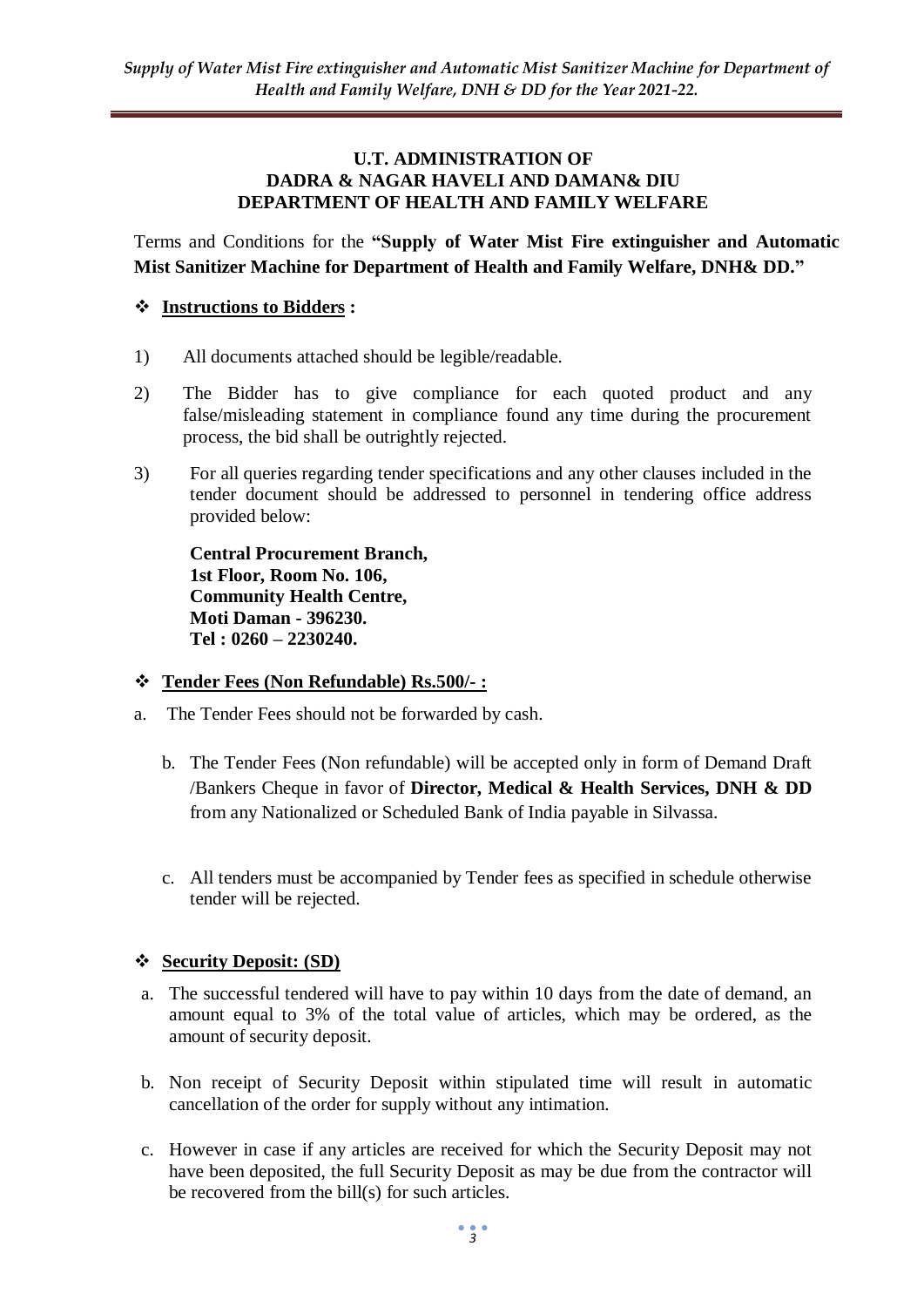- d. The Security Deposit(s) paid by the tender(s) earlier against any tender(s) or supply order(s) is not adjustable with Security Deposit required by these conditions.
- e. In case of failure to replace the accepted and rejected articles from the supplies made, as mentioned in the conditions the loss undergone by the Government will be recovered from the contractor Security Deposit or payment due of any bill(s) to the extent required.
- f. The tender inviting officer will consider extension of time for remitting the Security Deposit as demanded. However, in case of denial to consider such extension the contractor is bound to abide by the limit given and liable to make good for the loss made to the Government on account of his failure to abide by the time limit.
	- $\triangleright$  Security Deposit shall be liable to be forfeited in following circumstances:
		- i. Tender is rejected due to failure of supply the requisite documents in proper format or giving any misleading statement or submission of false affidavit or fabricated documents.
		- ii. Tenderer fails to replace the goods declared to be not of standard quality or not conforming to acceptable standards or found to be decayed/spoilt.
	- $\triangleright$  Only on satisfactory completion of the supply order for and on payment of all bills of the contractor, as to be admitted for payment, the amount of Security Deposit will be refunded after expiry of guarantee/warranty period, if any, or any such date/period as may be mutually agreed upon.
	- $\triangleright$  In case of failure to supply the store, materials etc. ordered for, as per conditions and within the stipulated time, the articles will be obtained from the tenderer who offered next higher rates or from any other sources, as may be decided by the tender inviting Officer and the loss to the Government on account of such purchases(s) shall be recovered from the former contractor by Security Deposit or bills payable. The contractor shall have no right to dispute with such procedure.

# **Conditions of Contract :**

# **1. ACCEPTANCE OF TENDER:**

- a. The tender is liable for rejection due to any of the reasons mentioned below:
	- i. Non-submission of tender within stipulated time.
	- ii. Tender is unsigned or not initialed on each page or with unauthenticated corrections.
	- iii. Non-payment of Tender Fees.
	- iv. Non-Submission of required documents as mentioned in schedule
	- v. Conditional/ Vague offers.
	- vi. Unsatisfactory past performance of the tendered.
	- vii. Items with major changes/deviations in specifications/standard/grade/packing/ quality offered.
	- viii. Submission of misleading/contradictory/false statement or information and fabricated/ invalid documents.
	- ix. Tenders not filled up properly.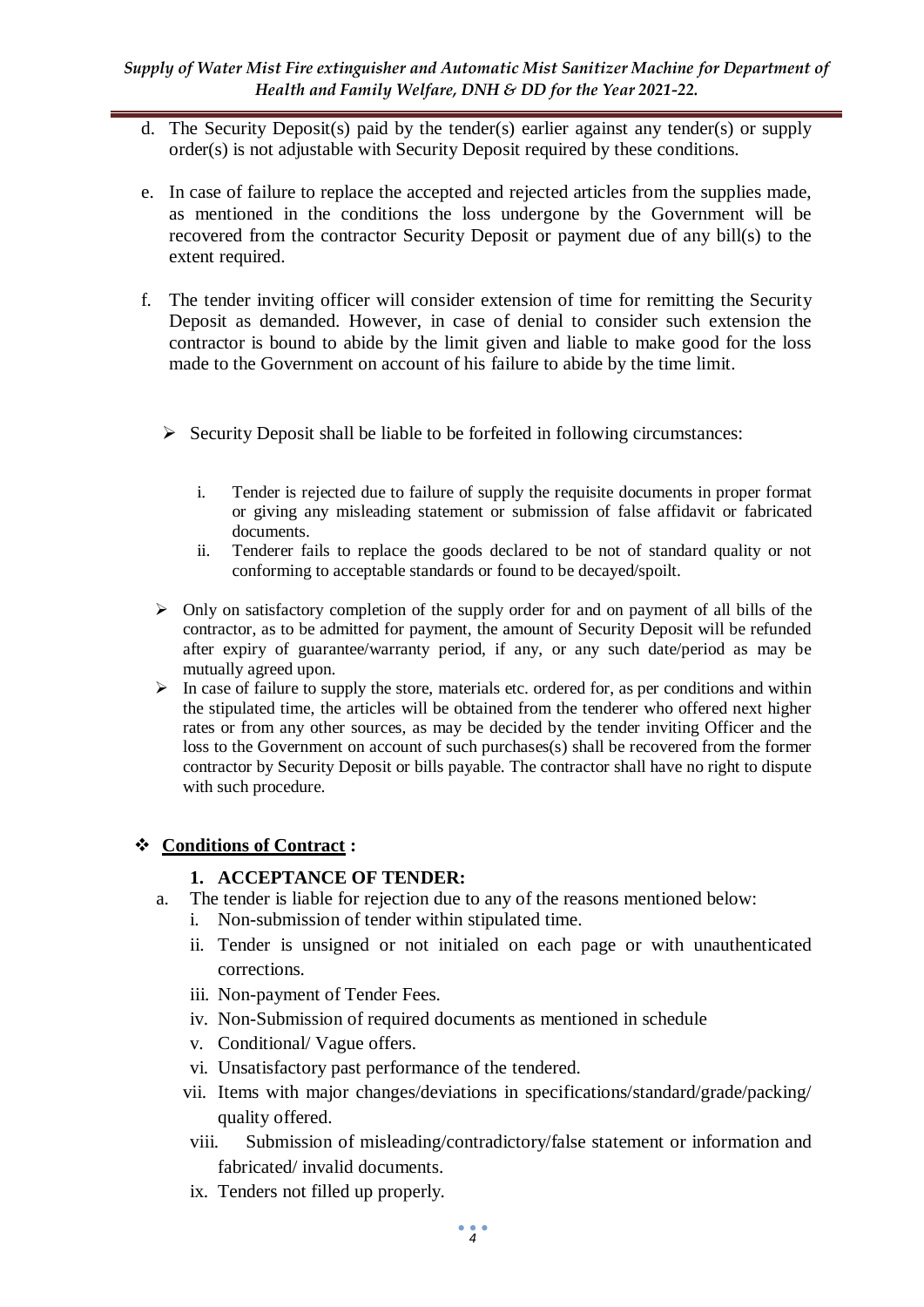- x. The documents attached by the bidder if found not readable will not be considered for bid evaluation.
- b. Any discount which the bidder wants to give has to be considered and total final bid amount has to be mentioned clearly in the price bid form.
- c. Discount offered after price bid opening will not be considered.
- d. The Central Procurement Branch may seek any clarifications/explanation/ documentary evidence related to offer at any stage from tenderers if required.
- e. The rate quoted should be inclusive of all taxes and no extra charges will be paid and should be valid up to One Year from the date of tenderization.
- f. Orders once placed should be delivered within the given time period and item should be door delivered up to  $3<sup>rd</sup>$  floor including labour.
- g. All/Taxes/Duties/Royalties Charges payable on the sales/transport etc. within and/or outside the state shall be payable by the supplier.
- h. The decision of the Tender Inviting Officer for acceptance/rejection of any articles supplied including the decision for equivalent specifications, standard and quality etc. of articles shall be final.
- i. The right to accept or reject without assigning any reasons or all tenders in part or whole is reserved with the Tender Inviting Officer and his decision(s) on all matters relating to acceptance or rejection of the tenders as a whole or in part will be final and binding to all.
- j. No separate agreement will be required to be signed by the successful tender(s) for the purpose of this contract for supply. Rates tendered/offered in response to the concerned Tender Notice shall be considered as acceptance of all above terms and conditions for supply for all legal purpose.
- k. The rate(s) quoted should be strictly for free delivery (including labour and transportation) at FOR Community Health Centre, Fort Area, Moti Daman for any facility in the U.T of DNH & DD and will be valid and operative for supply orders issued within one year from the date of invitation of tenders. The department shall not take any responsibility of on loading the goods; the successful bidder has to make arrangement for loading at site.
- l. The tendered quantity is tentative and the actual purchase can be **as per the requirement** for all items and the tenderer is bound to supply such requirement without any demur.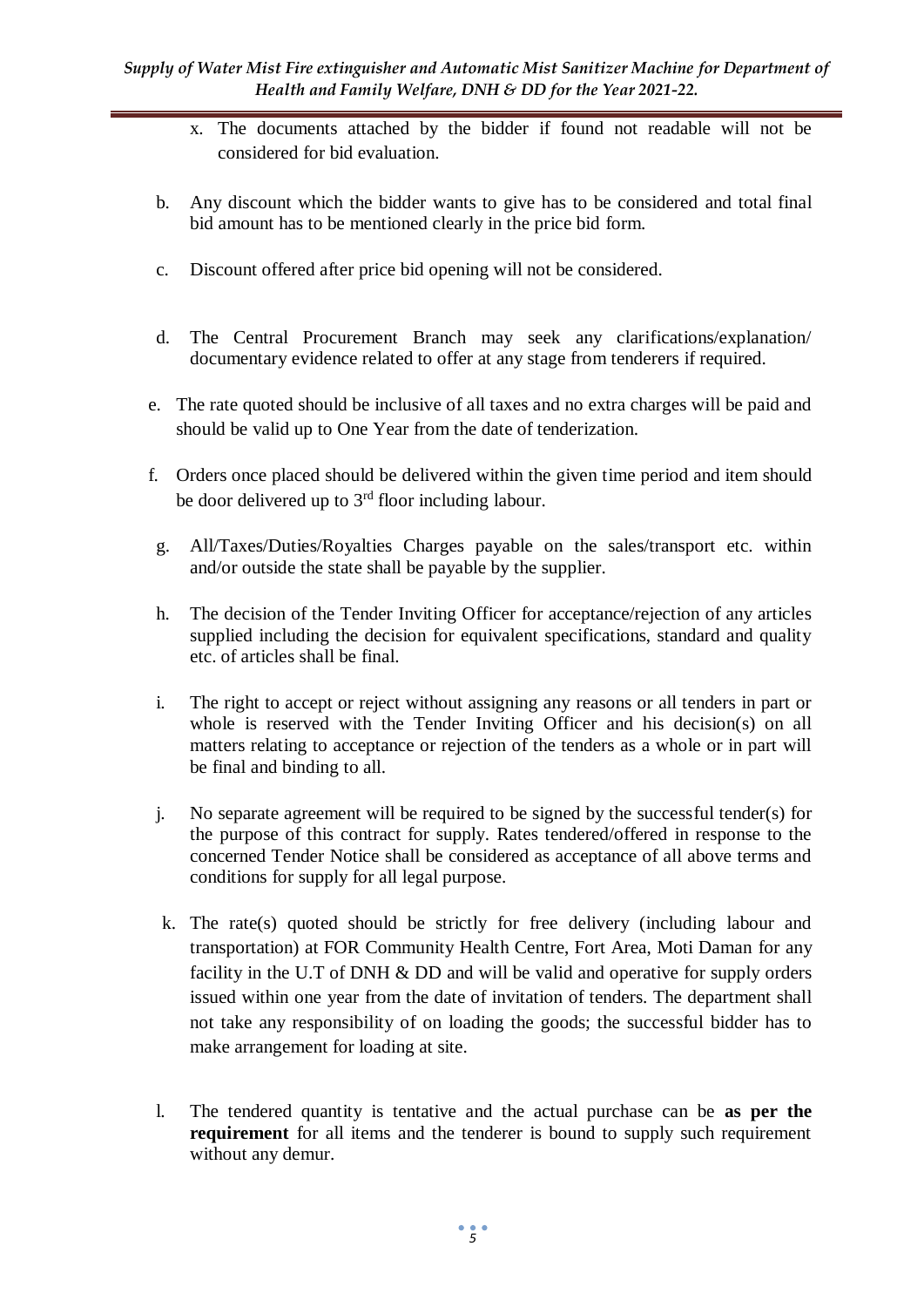#### *Supply of Water Mist Fire extinguisher and Automatic Mist Sanitizer Machine for Department of Health and Family Welfare, DNH & DD for the Year 2021-22.*

m. Bidder / its sister concerns / companies where its Promoters / Directors either directly or indirectly are involved, should not have ever been blacklisted in tender / supplies by any state/Central Govt. In case of bidder / principal is involved / penalized under any investigation of CVC or any State/Central Govt. Commission in relation to the similar work project issue; the bid will be out rightly rejected.

## **2. TERMS OF SUPPLY :**

- a. In event of breakage or loss of stores during transit against requisition order the said quantity has to be replaced by the tenderer. The department will not pay separately for transit insurance and supplier will be responsible for stores.
- b. Railway Receipt or other transport document should be drawn in the favor of Officer Inviting tender.
- c. Items should be door delivered up to  $3<sup>rd</sup>$  floor including labour no extra charge will be paid by the department.
- d. Railway Receipt or other transport document should not be sent by VPP or through any Bank as this being a Government Office it is not possible to clear cash demands of Post Office/Bank for delivery of RR or other transport documents unless we have agreed to it as special arrangement.
- e. Extension of time limit for supplies shall be considered by the Tender Inviting Officer. The extension so granted may be with levy of compensation for delay in execution of supply (as mentioned in Liquidated Damages) the cost of supplies ordered for at the discretion of the authority competent to grant extension of time limit provided such request is made well in time, depending upon the circumstances and such decision in the matter will be final.
- f. The supplies, materials etc. of inferior quality standard or of different specifications, brand, manufacturer etc other than that ordered specified and/or incomplete or broken articles will not be accepted. The supplier has to replace the same at his own cost and risk. Intimation of non-acceptance of any materials etc will be sent to the supplier within 10 days from the date of receipt of the stores and the same will be returned to the supplier at his own cost and risk, if he so desires and intimates accordingly within 15 days from the date of dispatch of intimation of the non-acceptance. However, if no communication is received within 15 days from the date of communication the tender Inviting Officer will not be responsible for any damages, loss etc. of such rejected articles.
- g. Demurrage charges paid by the Tender Inviting Officer on account of delayed receipt of dispatch documents intimation will be recovered from the bills payable to the supplier.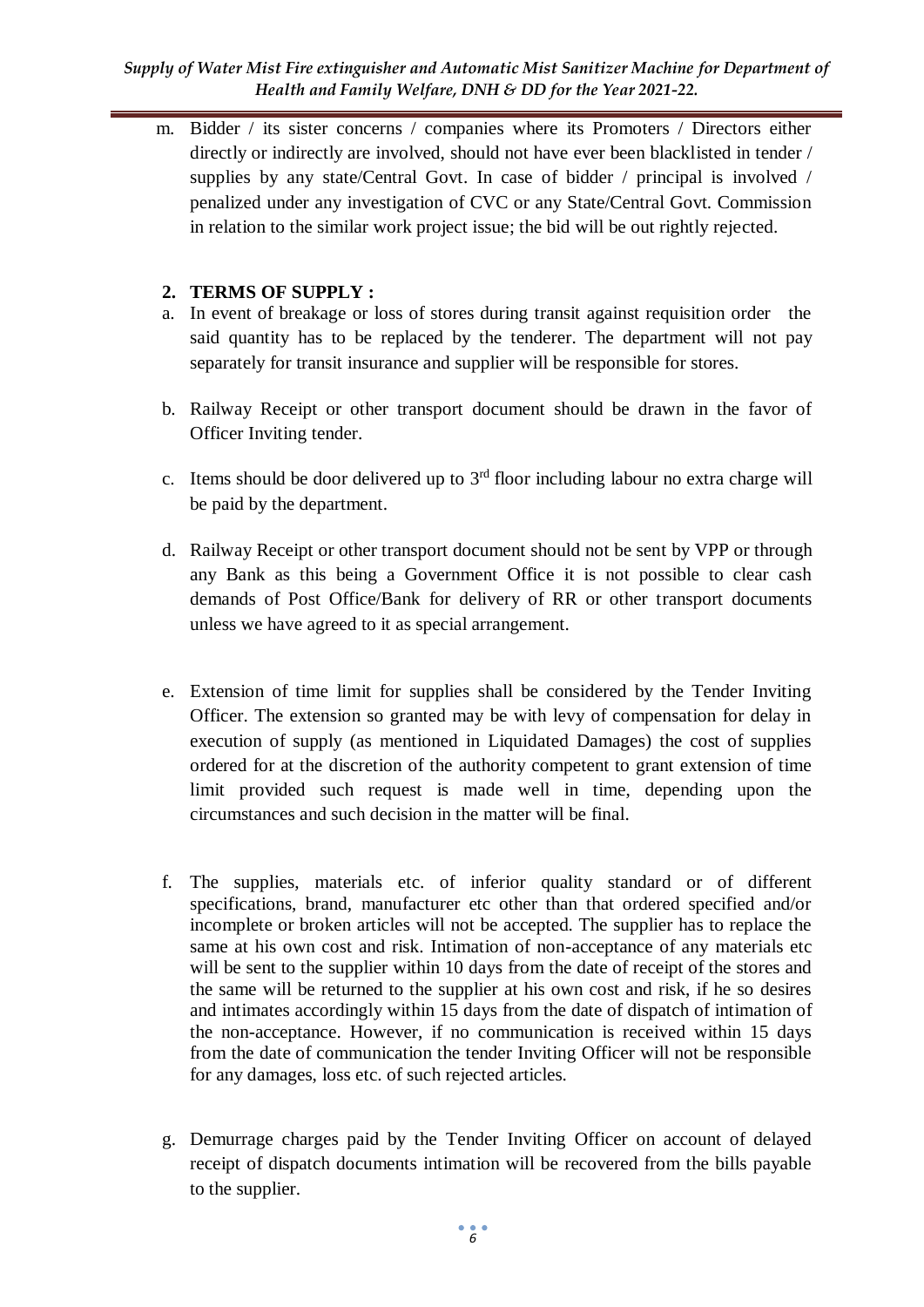- h. If at any time after the order for supply of materials the Tender Inviting Officer shall for any reason whatsoever not require the whole or part of the quantity thereof as specified in the order the Tender Inviting Officer shall give notice in writing of the fact to the supplier(s) who shall have to claim to any payment of compensation what so ever on account of any profit or advantage which the supplier(s) might have derived from the supply of articles in full, but which did not derive in consequence of the full quantity of articles not having been purchased, nor shall have any claim for compensation by reasons of any alterations having been made in the original instructions which shall invoice any curtailment of the supply originally contemplated.
- i. The items as mentioned in the list are the approximate estimates invited and actual purchase may be more. Accordingly, the successful tenderer has no right for any loss/damages with reference to approximate requirement shown in tender and actual requirement.
- j. Inspection will be carried out in the premises of Community Health Centre, Moti Daman. If goods to be inspected in factory premises all expenditure to be borne by the Tenderer.

# **3. Bid Evaluation Methodology :**

- A. **Preliminary Evaluation**: Tender Fee Submission.
- B. **Technical Evaluation:** 
	- Scrutiny of technical specifications and other relevant documents as asked by the department with the quoted specification.
	- Scrutiny of Compliance Statement given by the bidder.
	- Sample verification (If required). *(If Sample is asked by the Department, it won't be refundable)*
- C. **Financial Evaluation**: Lowest quoted offered by Technically Qualified Bidders

# **4. PAYMENT TERMS :**

- a. 100% of the invoice amount will be paid only after completion of work successfully and submission of Security deposit i.e.3% of the tender value.
- b. Price escalation clause will not be entertained under any circumstances.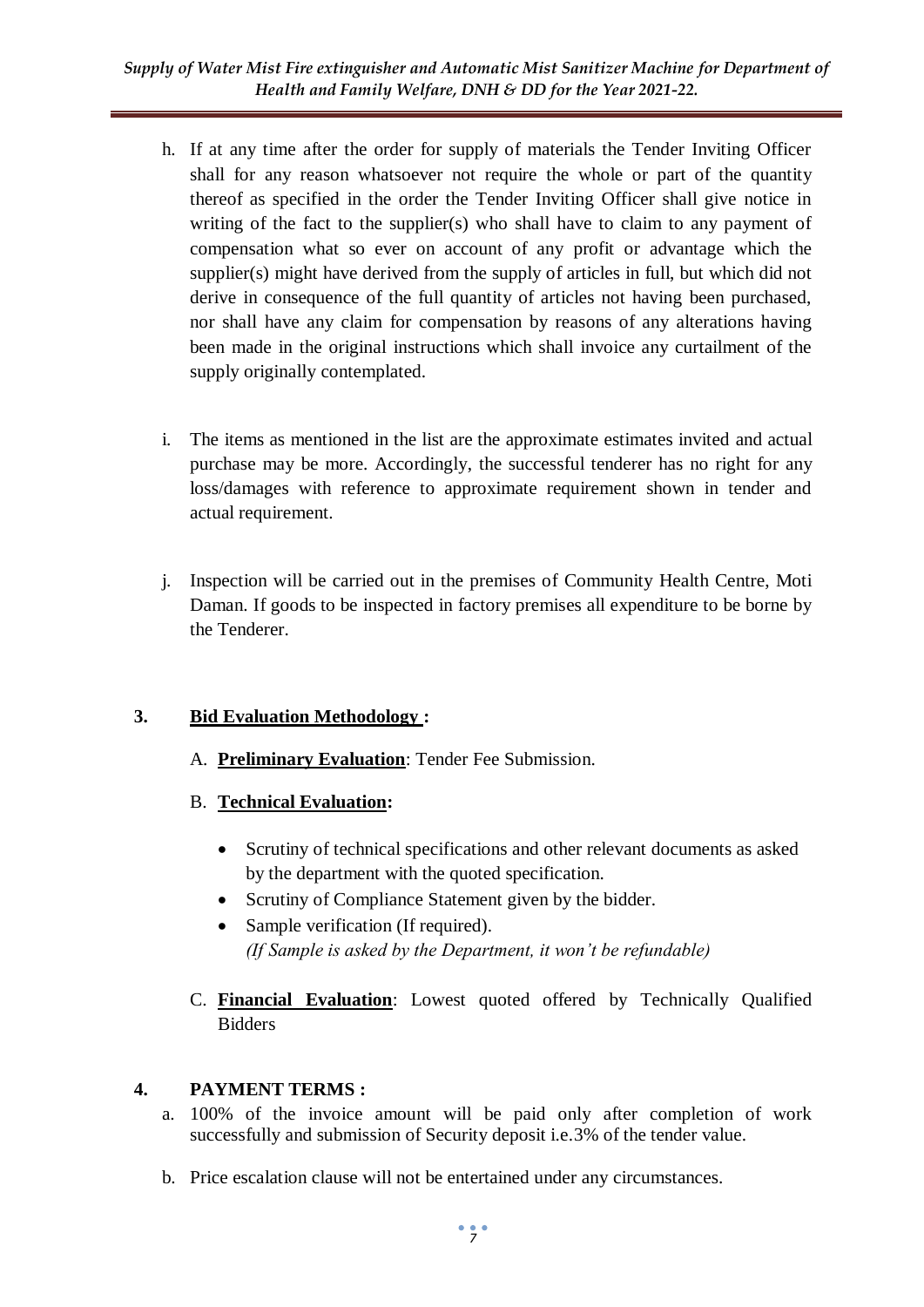- c. All bills should be in **TRIPLICATE** and should invariably mention the number and date of work order.
- d. All bills for amount above Rs.5,000/- should be pre-receipted on a Revenue Stamp of proper value. Bills for amount exceeding Rs.5,000/- not pre-receipted on Revenue Stamp of proper value will not be accepted for payment.
- e. Each bill in which GST is charged must contain the following certificates on the body of the bill: **"CERTIFIED"** that the service on which GST has been charged have not been exempted under the Central GST or the Rules made there under and the amount charged on account of GST on these services is not more than what is payable under the provisions of relevant Act or Rules made there under".
- f. No extra charge for packing, forwarding and insurance etc. will be paid on the rates quoted.
- g. The rates should be quoted only for the work specified in the list of requirements.
- h. Rates quoted for items other than the required specification/ make/ manufacture will not be considered.

Signature of Agency With Rubber Stamp

> *Sd/-* In-charge, Central Procurement Branch E-mail Id: [cpbdnhdd@gmail.com](mailto:cpbdnhdd@gmail.com)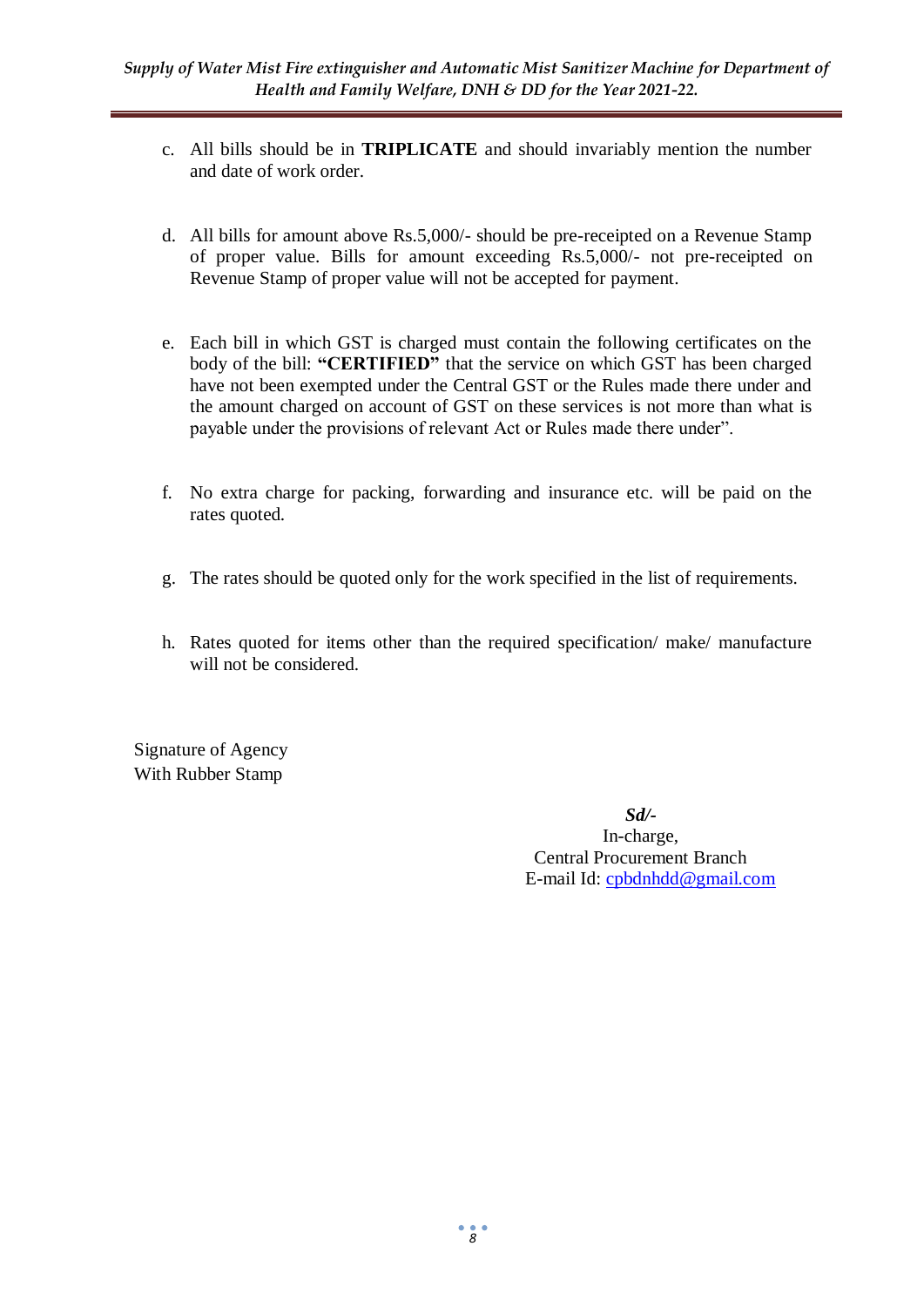# **SCHEDULE OF DOCUMENTS ATTACHED**

| Sr.<br>No. | Document/Certificate                                                                                                       | <b>Uploaded &amp;</b><br><b>Enclosed</b> |  |
|------------|----------------------------------------------------------------------------------------------------------------------------|------------------------------------------|--|
| 01.        | PAN No.                                                                                                                    | Yes / No                                 |  |
| 02.        | <b>GST</b> Registration.                                                                                                   | Yes / No                                 |  |
| 03.        | Valid License in the field of supply.                                                                                      | Yes / No                                 |  |
| 04.        | Scan copy of Terms and Conditions of the tender documents<br>including Scope of Work duly Stamped and Signed on each page. | Yes / No                                 |  |

It is verified that all the certificates/permissions/documents are valid and current as on date and have not been withdrawn/cancelled by the issuing authority.

I/We further undertake to produce on demand the original certificate/ permission/ document for verification at any stage during the processing of the tender.

Date: Place:

Sign & Stamp of tenderer.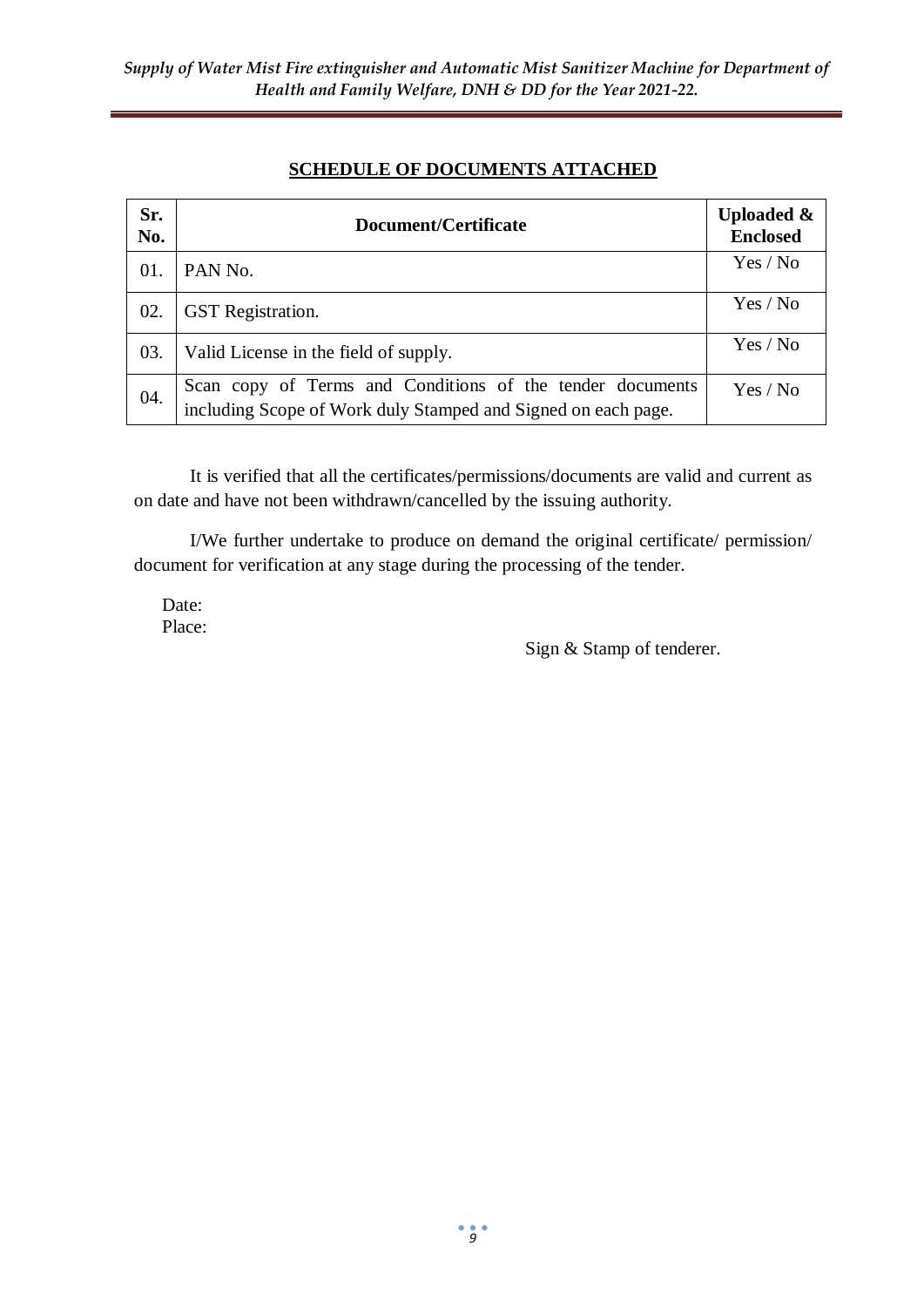# **SCOPE OF WORK:**

# **Schedule of Requirements and Specifications:**

# **Purchase of Water Mist Fire extinguisher and Automatic Mist Sanitizer Machine for Department of Health and Family Welfare, Dadra & Nagar Haveli and Daman & Diu.**

#### *Please mention Offered Company for Quoted Items Only as mentioned below*

| Sr.            | <b>Particulars</b>                                                                                                                                                                                                                                                                                                                                                                                                                                                                                                                                                                                                                                                                                                                                                                                                                                                                                                                                                                                                                                                                                                                                                                                                                                                                                                                                  |      | Rate | Qty. | <b>Total</b>  |
|----------------|-----------------------------------------------------------------------------------------------------------------------------------------------------------------------------------------------------------------------------------------------------------------------------------------------------------------------------------------------------------------------------------------------------------------------------------------------------------------------------------------------------------------------------------------------------------------------------------------------------------------------------------------------------------------------------------------------------------------------------------------------------------------------------------------------------------------------------------------------------------------------------------------------------------------------------------------------------------------------------------------------------------------------------------------------------------------------------------------------------------------------------------------------------------------------------------------------------------------------------------------------------------------------------------------------------------------------------------------------------|------|------|------|---------------|
| N <sub>0</sub> |                                                                                                                                                                                                                                                                                                                                                                                                                                                                                                                                                                                                                                                                                                                                                                                                                                                                                                                                                                                                                                                                                                                                                                                                                                                                                                                                                     |      |      |      | <b>Amount</b> |
| 1              | Supplying and Installation of Mist Fire Extinguisher 3 Ltrs. per below<br>technical specification. Watermist Portable fire extinguisher capable of<br>producing fine Mist of < 80 microns size. Capacity :- 3 Liters . Body : Mild<br>Alarm<br>System<br>Steel<br>Body.<br>Instra<br>with<br>Housing<br>3mm/1/8"<br>polycarbonate, Dimension: H-W-D 136X136X50 mm, Power Source: 9V DC,<br>Sounder output 95db-low / 98dB-high, Operating Cable 3mm galvanized<br>steel, Alarm Current: 40mA at 95dB / 150mA at 98dB Colour: Red.Pressure<br>Gauge: Magnetic Pressure made in Germany, Safety Seal:- Tamper-proof<br>safety seal, Pressure Type :- Stored Pressure, Fire Rating:- 8A, 13B & 25F<br>printed on Fire Extinguisher, Effective on : Class-A, Class-B, Class-F and<br>Electrically Started Fires, 35kV Di-electrical test pass and use of de-ionized<br>water make it safe on live electrical equipment of up to 1000V, Gross CAN<br>Weight 7 Kg, Empty CAN Weight 4 to 4.5 Kg, CAN Height 525MM, Diameter<br>161 MM, Discharge Mechanism: Controllable discharge mechanism, Can<br>Construction : Deep drawn & CO2 Mig welded, Valve Construction : Forging &<br>Machining, Sheet metal thickness: 2.00 MM, Discharge Range: 2.1 Mtrs<br>Min. Discharge Time: Min 32 Seconds.                                                           | Nos. |      | 17   |               |
| 2              | Supplying and Installation of Clean Agent Fire Extinguisher 2 Kg per below<br>technical<br>specification.<br>The Fire Extinguisher must based on Zero ODP. The bidder must submit<br>Letter of Authorisation from OEM for using Clean Agent (HFC 236) in<br>Portable Fire Extinguisher. The Clean Agent (HFC 236) should be listed under<br>EPA's SNAP program, Underwriters Laboratories and NFPA 2001. The current<br>and valid BIS certification IS 15683:2006 needs to be submitted along with<br>offer. The Product should be EN Approved and CE marked. Valid certificate as<br>on date needs to be submitted alongwith the bid, Insta Aram System<br>withHousing 3mm/1/8" polycarbonate,Dimension:H-W-D 136X136X50 mm,<br>Power Source: 9V DC, Sounder output 95db-low / 98dB-high, Operating Cable<br>3mm galvanised steel, Alarm Current: 40mA at 95dB / 150mA at 98dB Colour:<br>Red. The Manufacturer has to provide minimum 05 years warranty on the<br>extinguishers., The bidder must submit Material Safety Data Sheet for HFC<br>236 Gas. The Extinguisher must have controllable discharge mechanism to<br>provide flexibility of releasing extinguishing agent on targeted fire<br>location., Tamper-proof safety seal. Each vessel needs to be checked for<br>tensile strength upto 35 kef/cm2<br>and Manufacturer has to submit | Nos. |      | 04   |               |